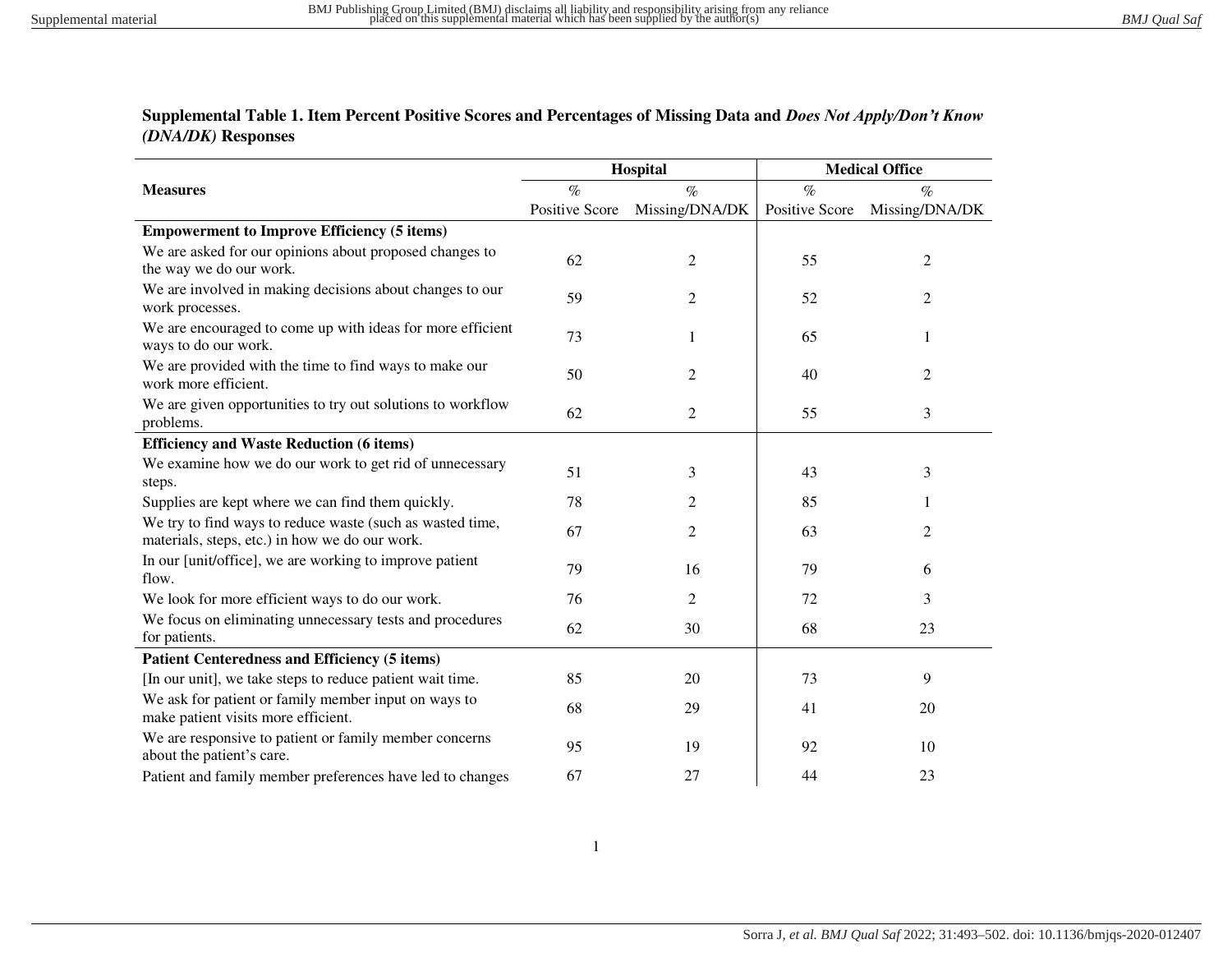|                                                                                          |                | Hospital       | <b>Medical Office</b> |                |  |
|------------------------------------------------------------------------------------------|----------------|----------------|-----------------------|----------------|--|
| <b>Measures</b>                                                                          | $\%$           | $\%$           | $\%$                  | $\%$           |  |
|                                                                                          | Positive Score | Missing/DNA/DK | <b>Positive Score</b> | Missing/DNA/DK |  |
| in our workflow.                                                                         |                |                |                       |                |  |
| We invite patients to serve on advisory panels or                                        | 37             | 52             | 19                    |                |  |
| committees to help us improve the patient care experience.                               |                |                |                       | 43             |  |
| [Hospital: Management] [Medical Office: Owner,                                           |                |                |                       |                |  |
| <b>Managing Partner, Leadership] Support for Improving</b>                               |                |                |                       |                |  |
| <b>Efficiency and Reducing Waste (6 items)</b>                                           |                |                |                       |                |  |
| Communicates that it is everyone's job to look for ways to<br>improve work processes.    | 81             | $\overline{4}$ | 63                    | 5              |  |
| Takes action to address workflow problems that are brought<br>to his or her attention.   | 77             | 4              | 64                    | 6              |  |
| Recognizes us for our ideas to improve efficiency.                                       | 72             | 4              | 52                    | 7              |  |
| Provides us with reports on our [unit/office] performance.                               | 81             | 6              | 51                    | 10             |  |
| Emphasizes the importance of using regularly collected                                   | 75             | 7              | 47                    | 13             |  |
| data to improve our work processes.                                                      |                |                |                       |                |  |
| Places a high priority on doing work efficiently without<br>compromising patient care.   | 82             | 9              | 74                    | $\tau$         |  |
| <b>Overall Ratings of Healthcare Quality (4 items)</b>                                   |                |                |                       |                |  |
| Patient Centered—Is responsive to individual patient                                     | 68             | 4              | 62                    | 3              |  |
| preferences, needs, and values                                                           |                |                |                       |                |  |
| Effective-Provides services based on scientific knowledge                                | 65             | 5              | 62                    | 4              |  |
| to all who could benefit                                                                 |                |                |                       |                |  |
| Timely-Minimizes waits and potentially harmful delays                                    | 58             | 4              | 45                    | 4              |  |
| Efficient-Ensures cost-effective care (avoids waste,<br>overuse, and misuse of services) | 53             | 5              | 44                    | 4              |  |

**Experience With Activities to Improve Efficiency (10 items)**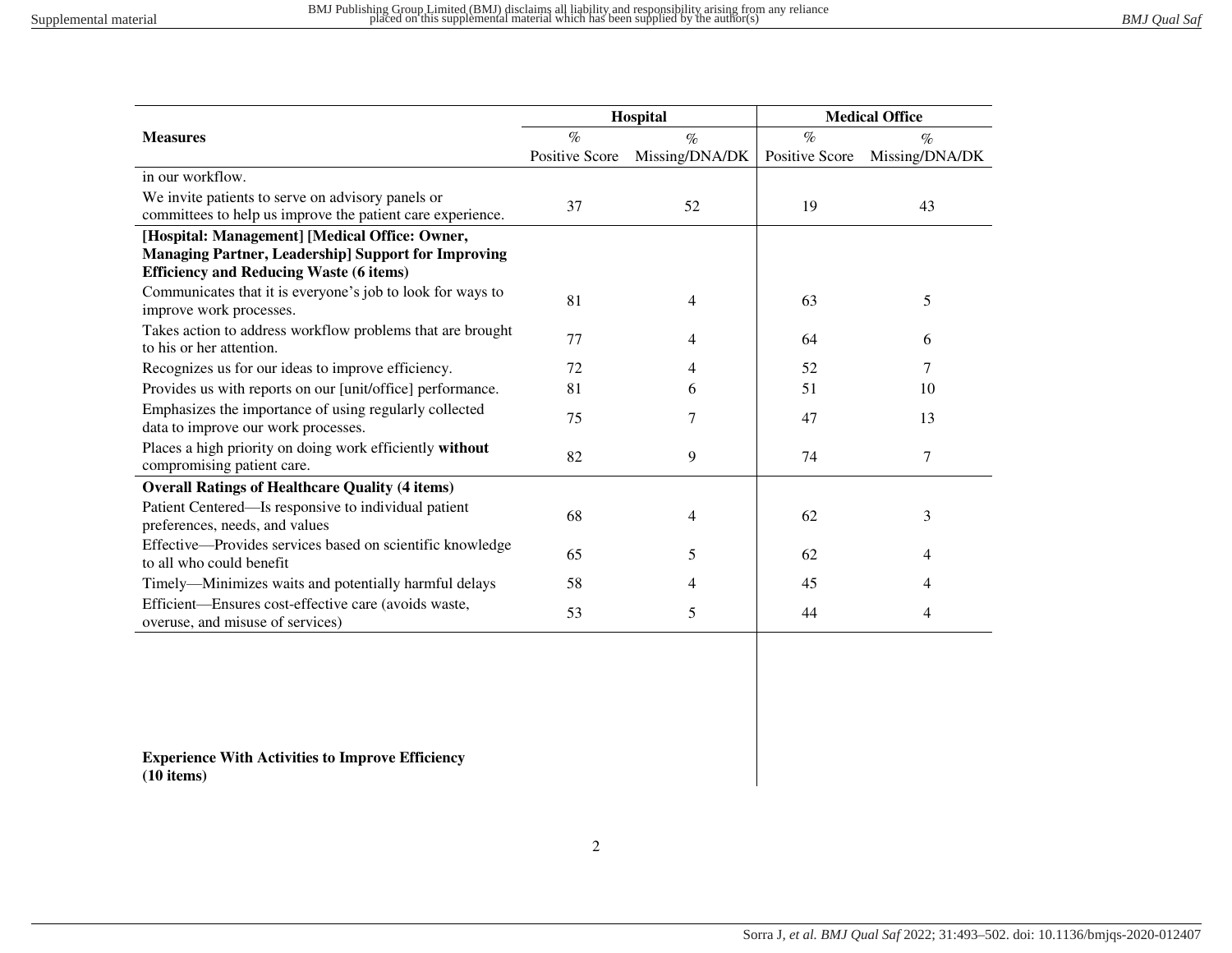|                                                                                                              |                | Hospital       | <b>Medical Office</b> |                |  |
|--------------------------------------------------------------------------------------------------------------|----------------|----------------|-----------------------|----------------|--|
| <b>Measures</b>                                                                                              | $\%$           | $\%$           | $\%$                  | $\%$           |  |
|                                                                                                              | Positive Score | Missing/DNA/DK | Positive Score        | Missing/DNA/DK |  |
| I received training on how to identify waste and<br>inefficiencies in my work.                               | 48             | 3              | 33                    | 3              |  |
| I helped to map a workflow process to identify wasted time,<br>materials, steps in a process, etc.           | 36             | 3              | 27                    | 4              |  |
| I shadowed/followed patients in this [hospital/office] to<br>identify ways to improve their care experience. | 17             | 3              | 14                    | 4              |  |
| I looked at visual displays or graphs to see how well my<br>[unit/office] was performing.                    | 63             | 3              | 27                    | 3              |  |
| I made a suggestion to management about improving an<br>inefficient work process.                            | 64             | 4              | 62                    | 4              |  |
| I made a suggestion to management about improving<br>patients' care experiences.                             | 55             |                | 51                    |                |  |
| I helped to implement an activity to improve efficiency.                                                     | 51             | 7              | 43                    |                |  |
| I served on a team or committee to make a work process<br>more efficient.                                    | 36             | 7              | 24                    | 6              |  |
| I reviewed the costs associated with an activity designed to<br>improve efficiency.                          | 24             | 7              | 13                    | 6              |  |
| I monitored data to figure out how well an activity to<br>improve efficiency was working.                    | 28             | 8              | 16                    | 7              |  |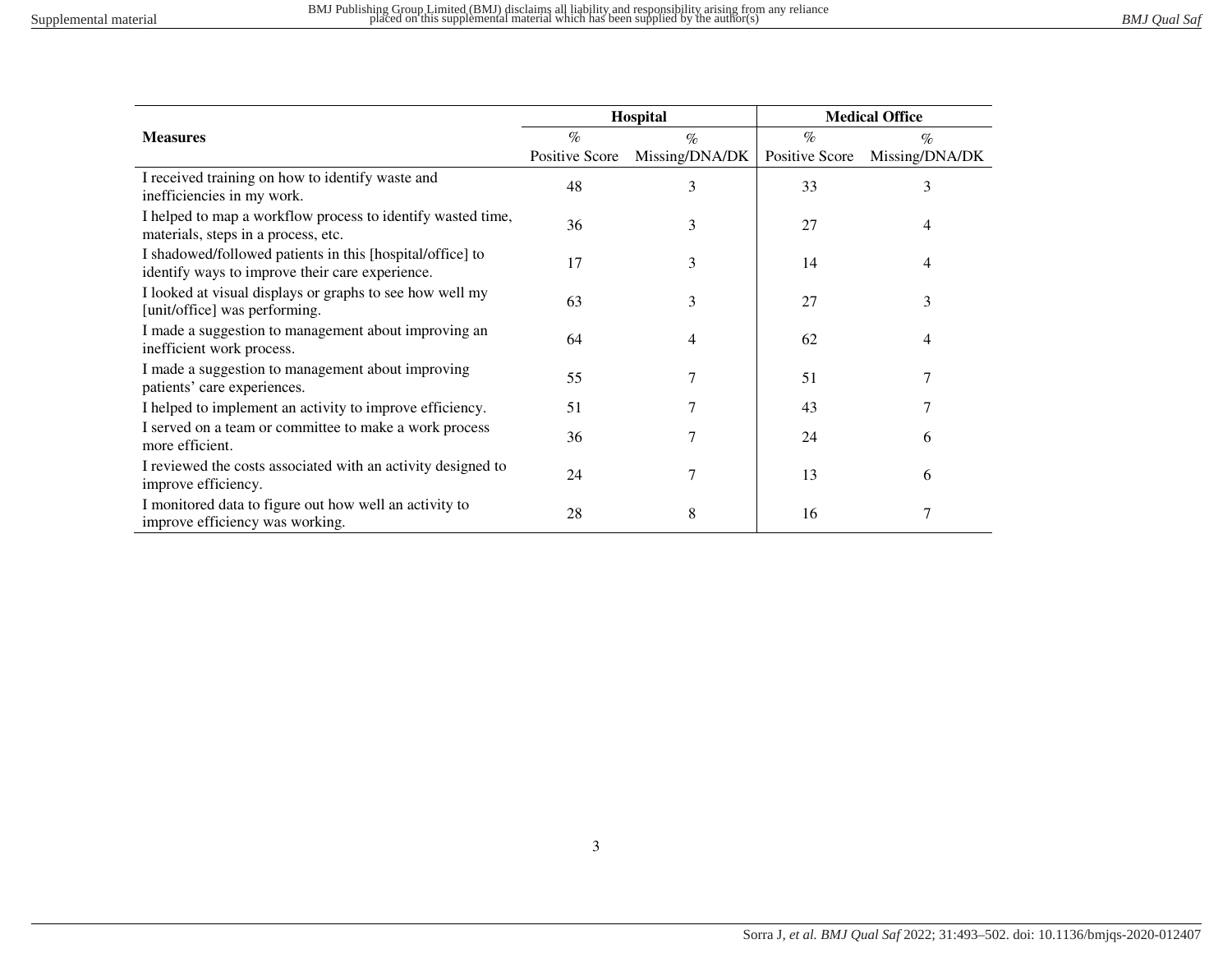## **Supplemental Table 2. Hospital and Medical Multilevel Confirmatory Factor Analysis Results**

|                                                                                                                                                                                                             | Hospital |                         |                                             | <b>Medical Office</b>                        |        |                         |                                                 |                                                     |
|-------------------------------------------------------------------------------------------------------------------------------------------------------------------------------------------------------------|----------|-------------------------|---------------------------------------------|----------------------------------------------|--------|-------------------------|-------------------------------------------------|-----------------------------------------------------|
| <b>Composite Measures</b>                                                                                                                                                                                   | ICC(1)   | Design<br><b>Effect</b> | Within-<br><b>Site</b><br>Factor<br>Loading | Between-<br><b>Site</b><br>Factor<br>Loading | ICC(1) | Design<br><b>Effect</b> | Within-<br><b>Site Factor</b><br><b>Loading</b> | Between-<br><b>Site</b><br><b>Factor</b><br>Loading |
| <b>Empowerment to Improve Efficiency (3 items)</b>                                                                                                                                                          |          |                         |                                             |                                              |        |                         |                                                 |                                                     |
| We are involved in making decisions about changes to our<br>work processes.                                                                                                                                 | 0.05     | 4.96                    | 0.85                                        | 0.98                                         | 0.13   | 2.84                    | 0.82                                            | 0.99                                                |
| We are encouraged to come up with ideas for more efficient<br>ways to do our work.                                                                                                                          | 0.04     | 4.19                    | 0.85                                        | 0.94                                         | 0.16   | 3.20                    | 0.83                                            | 0.88                                                |
| We are given opportunities to try out solutions to workflow<br>problems.                                                                                                                                    | 0.05     | 4.90                    | 0.86                                        | 1.00                                         | 0.14   | 2.91                    | 0.80                                            | 0.97                                                |
| <b>Efficiency and Waste Reduction (3 items)</b>                                                                                                                                                             |          |                         |                                             |                                              |        |                         |                                                 |                                                     |
| We try to find ways to reduce waste (such as wasted time,<br>materials, steps, etc.) in how we do our work.                                                                                                 | 0.04     | 4.16                    | 0.77                                        | 0.95                                         | 0.14   | 3.00                    | 0.74                                            | 0.79                                                |
| In our [unit/office], we are working to improve patient flow.                                                                                                                                               | 0.05     | 4.46                    | 0.81                                        | 0.92                                         | 0.13   | 2.71                    | 0.81                                            | 0.92                                                |
| We focus on eliminating unnecessary tests and procedures<br>for patients.                                                                                                                                   | 0.05     | 4.10                    | 0.69                                        | 1.00                                         | 0.14   | 2.54                    | 0.66                                            | 0.70                                                |
| Patient Centeredness and Efficiency (3 items)                                                                                                                                                               |          |                         |                                             |                                              |        |                         |                                                 |                                                     |
| In our [unit/office], we take steps to reduce patient wait<br>time.                                                                                                                                         | 0.05     | 4.35                    | 0.75                                        | 0.90                                         | 0.15   | 2.97                    | 0.71                                            | 0.66                                                |
| We ask for patient or family member input on ways to make<br>patient visits more efficient.                                                                                                                 | 0.06     | 4.47                    | 0.65                                        | 0.82                                         | 0.22   | 3.42                    | 0.68                                            | 0.91                                                |
| Patient and family member preferences have led to changes<br>in our workflow.                                                                                                                               | 0.05     | 4.18                    | 0.64                                        | 1.00                                         | 0.21   | 3.25                    | 0.72                                            | 1.00                                                |
| <b>Management Support for Improving Efficiency and</b><br><b>Reducing Waste (4 items)</b>                                                                                                                   |          |                         |                                             |                                              |        |                         |                                                 |                                                     |
| [Hospital: My supervisor, manager, or clinical leader]<br>[Medical office: Owners, managing partners, leadership]<br>Takes action to address workflow problems that are brought<br>to his or her attention. | 0.03     | 3.44                    | 0.87                                        | 0.94                                         | 0.18   | 2.39                    | 0.79                                            | 0.99                                                |
| Recognizes us for our ideas to improve efficiency.                                                                                                                                                          | 0.03     | 3.37                    | 0.89                                        | 1.00                                         | 0.19   | 2.47                    | 0.83                                            | 1.00                                                |
| Provides us with reports on our unit performance.                                                                                                                                                           | 0.04     | 4.08                    | 0.69                                        | 0.69                                         | 0.25   | 2.89                    | 0.70                                            | 0.74                                                |
| Places a high priority on doing work efficiently without<br>compromising patient care.                                                                                                                      | 0.04     | 3.75                    | 0.78                                        | 0.95                                         | 0.16   | 2.25                    | 0.65                                            | 0.99                                                |

Note: Separate multilevel confirmatory factor analyses were conducted for the hospital items and the medical office items.